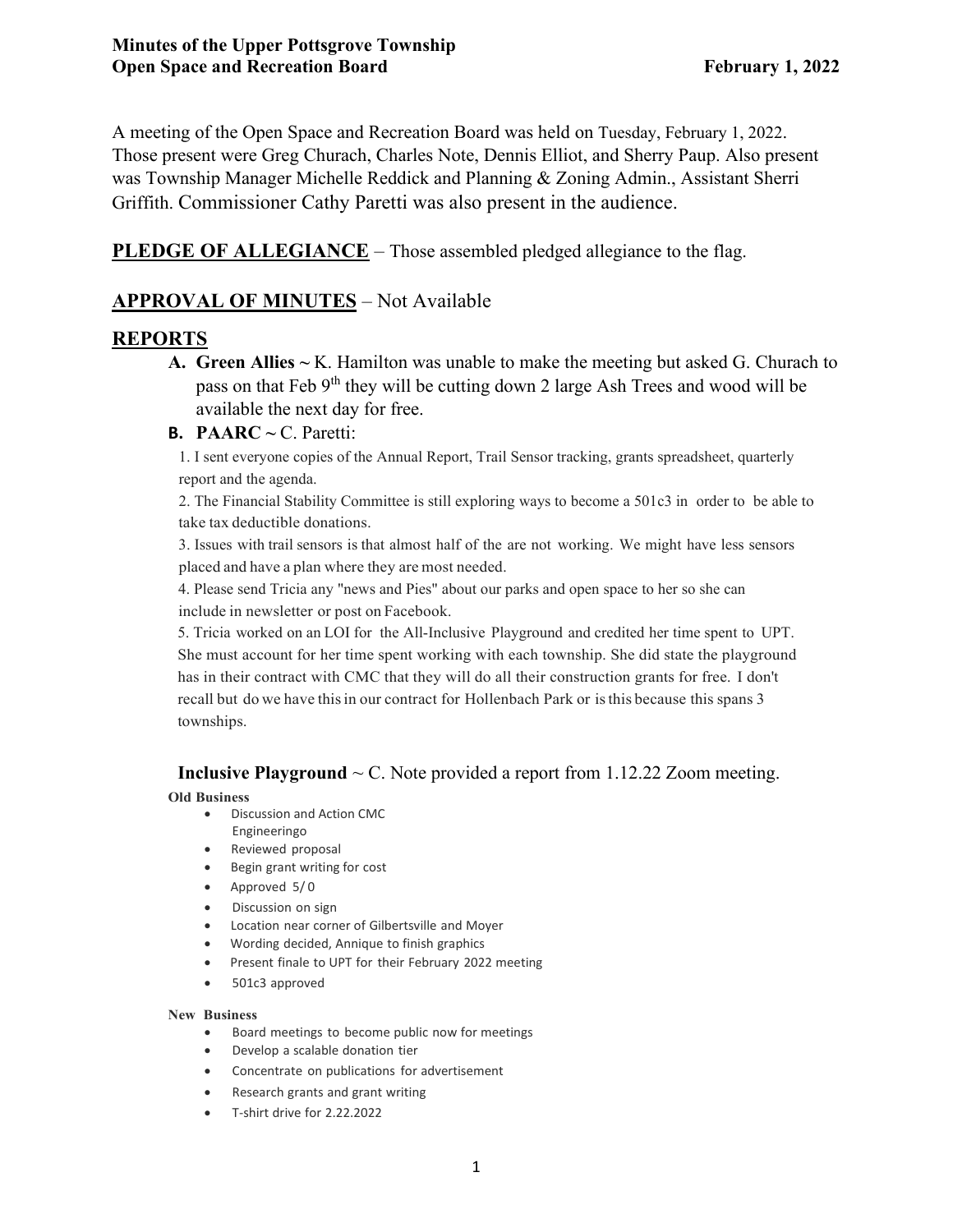**Action to UPT-Open Space and Recreation**

• Approval of the sign design and location to continue to be submitted to Board of Directors for approval

#### **Upcoming Target Dates**

- Spring 2022 Payment to CMC for engineering and design, Sign installation
- Fall 2022 First revision of plans presented to UPT for feedback

**Next Meeting: February 9, 2022@ 7:00**

### **NEW BUSINESS**

- **A. Discuss Pottsgrove Little League Field use for 2022:** Mike Oxe spoke about problems with maintenance responsibilities and asked if the township could help. He stated there are issues with the press box, fences, dug outs and support post for steps. He would also like to get some water hookup or hose. G. Churach recommended that he would take a walk & inventory what is needed to be done and make a recommendation to the Board of Commissioners and would like to reconvene this matter next month.
- **B. Discuss candidates for OSR Board vacancy:** Gary Novack introduced himself to the Open Space Board. The Board acknowledged receiving his application to become a Board member, and was subsequently interviewed by current members regarding his qualifications.

## **OLD BUSINESS**

- **A. Status of Gilbertsville Road Trail Crossing:** M. Reddick stated that the project is a lot more expensive then originally thought and it needs to be put in front of the Board of Commissioners again for approval. In the meantime, Pete from LTL Consultants is preparing a sketch plan along with details of cost to give to the board.
- **B.** Review grant request for selected trail paving  $\sim$  G. Churach provided a proposed Trail Paving Project:

The OSR Board desires to pave selected trails in our system as resources become available. The grant cycle has money available for this in 2022. Paving has several benefits: Reduced maintenance costs, eliminated use of herbicides, abilityto plow for winter use, and accessibility to wheelchairs and baby strollers. We wanted to start with our most heavily used trail, Sprogel's Run, from Snyder Road to Prout Farm. However, this proved to be a bit much financially, so we chose to stop the paving at Gilbertsville Road. This also allows us to gauge community acceptance of the concept. While each section is used equally, this portion was chosen over the Prout Farm link due to theheavier maintenance required there, and the fact that a portion of this trail at the Dallas property has already been paved. The following chart shows estimated costs to UPT. Please note there are variables; blacktop costs fluctuate, Prevailing Wage rates need to be finalized, and grant funding from PAH&W could increase or decrease. There will also be "soft costs" using PW staff to do prep work not included in the contractor estimate. No one can predict exact numbers on a grant application. This is our best estimate. Still, UPT can benefit from the funding in this grant cycle.

C. Note made a motion to take paving project to the board, D. Elliot second, all aye.